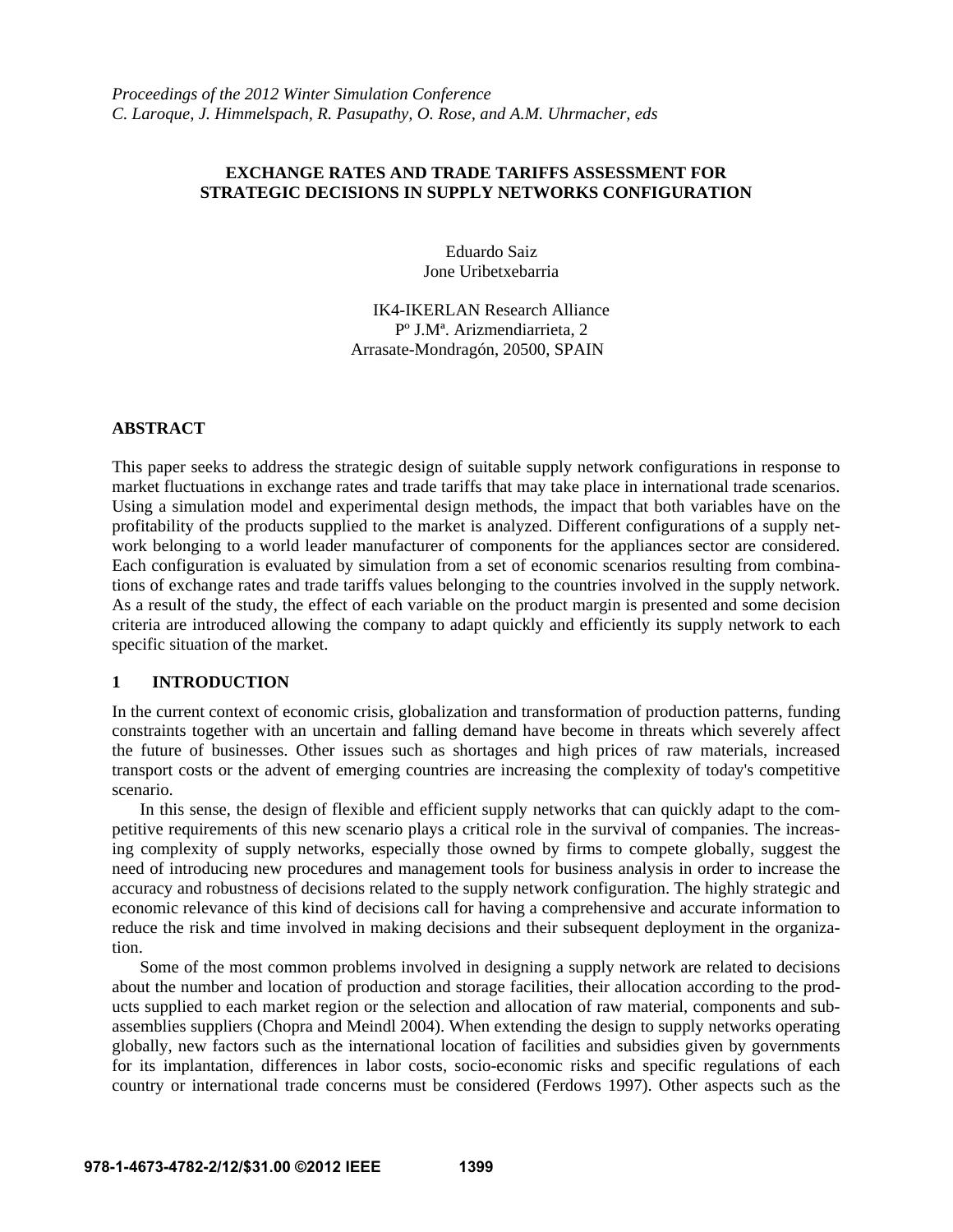proximity of the firm to customers or the presence of reliable suppliers are key issues in the supply network design decisions (MacCormack et al. 1994).

Regarding international trade, volatility and uncertainty of the global economy makes some factors such as currency exchange rates or the presence of tariffs and customs duties in different countries where a company operates have a significant role in the supply network design. These factors directly affect the price to be paid for goods supplied and can generate significant fluctuations in the economic viability of the supply network. According to Meixell and Gargeya (2005), this problem has been investigated continuously for the last two decades complementing the research work done until early 1990 in which tariffs and customs duties were predominant factors. As a result, the research community has developed numerous models of global supply networks in which these factors are taken into account.

One group of these models use different optimization methods for finding specific solutions to problems related to the design of a supply network such as the optimal location of production facilities (Canel and Khumawala 1996, Lowe et al . 2002), the transfer of production between different plants of the supply network (Haug 1992), the total profit maximization of the supply network (Cohen and Lee 1989) or the comparison between transportation alternatives and inventory costs (Vidal and Goetschalckx 2001).

A second group use simulation techniques to support the strategic decision making related to the supply network design. According to Chang and Makatsoris (2001), simulation models allow what-if analysis comparing different alternatives in a relatively short time without interfering with the real system. For this reason, the use of simulation models for designing supply networks is a valuable analysis tool to make correct decisions in one of the most important areas for the survival of the company (IMTI 2000). In the literature are present multiple examples of simulation models that address strategic decisions relating to the configuration and location of the different supply network nodes (Bagchi et al. 1998, Zhang et al. 1998, Siprelle et al. 1999, Petrovic 2001, Phelps et al. 2001, Ritchie et al. 2003).

As well as the fluctuations of currency exchange rates and tariffs are usually included in optimization models for the design of a supply network (Meixell and Gargeya 2005), there are not too many references to their processing with simulation models. The work presented aims to contribute to cover this gap proposing a simulation model to analyze the influence of both factors on the configuration of a supply network.

The research was conducted using a case study of a Spanish world leader company that manufactures components for the domestic appliances sector. Section 3 presents the characteristics of the two supply network configurations that the company has to supply valves for gas ovens to the assembly plants that its customers have in Brazil. Next, section 4 shows the main features of the simulation model and the technologies employed: discrete event and multi-agent simulation. Section 5 describes the details of experimentation and the results obtained. For each of the supply network configurations it has been simulated a set of experiments varying the values of the input variables: exchange rates between currencies (Euro/Real, Euro/Yuan, Real/Yuan) and input tariffs in Brazil for components and finished products. Comparing individual and combined effects of these variables on the product margin, Section 6 draws conclusions and performance criteria for the company.

## **2 RESEARCH APPROACH**

The research has been developed based on: (1) Previous studies identified in the literature; (2) A case study research of a large manufacturer of components for the domestic appliances sector with a global multi-plant network and requirements for speed and flexibility in strategic decisions related to its supply network configuration; (3) A simulation environment for modeling the supply network in order to generate the required data to be analyzed; (4) Experimental design methods for analyzing the data collected from the simulations.

Taking into account the four aspects mentioned above, the study has been carried out using the following steps:

1. *Detailed study of the business case* collecting all relevant information regarding the product, process and supply network of the company.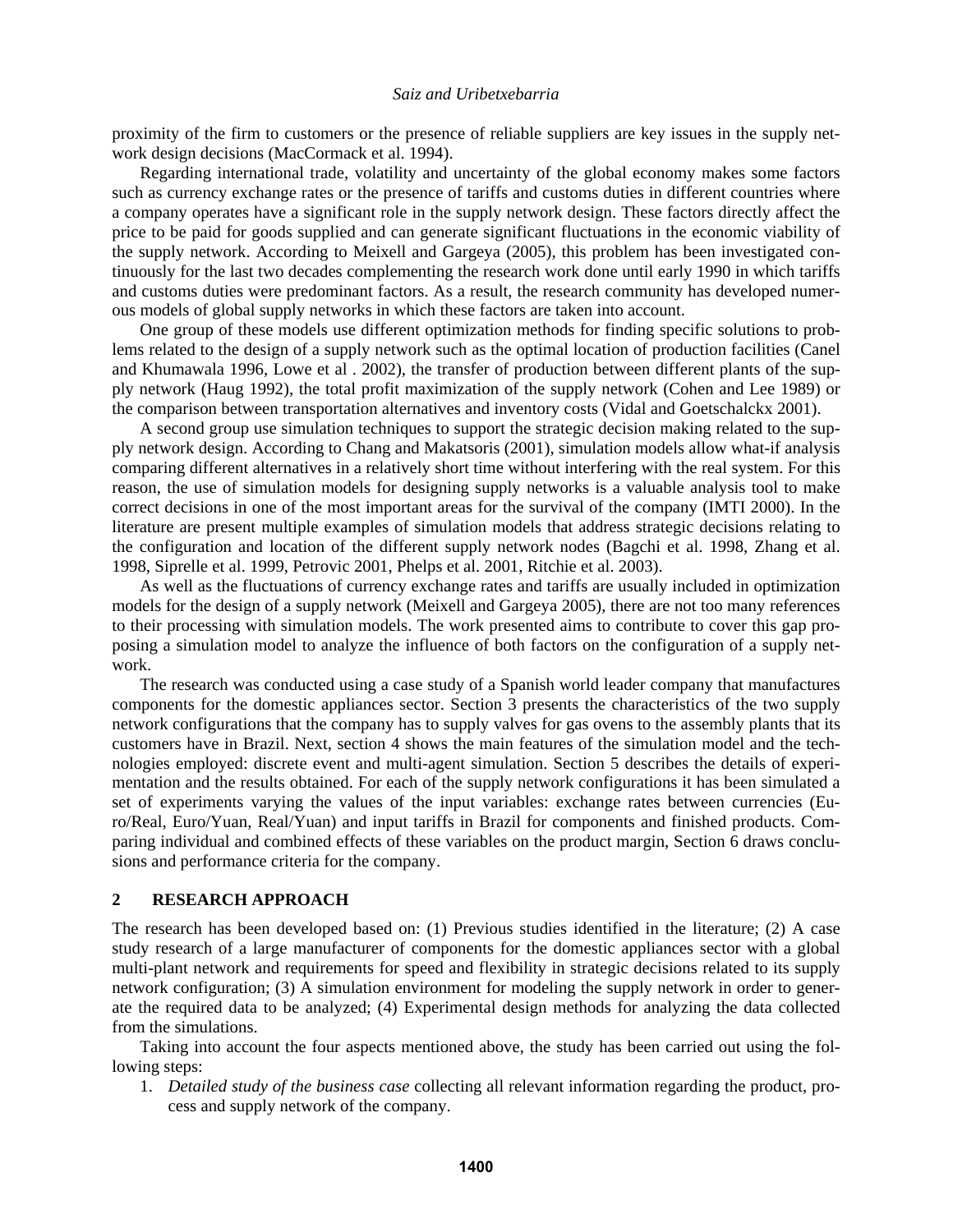- 2. *Simulation model development* including the supply network modeling as well as the calibration and validation of the model.
- 3. *Design of simulation experiments* identifying the main input-output variables to be analyzed and the strategy that is going to perform each simulation experiment (ranges and increments of input variables, presentation of results, etc.).
- 4. *Simulation experiments run*.
- 5. *Collection and analysis of results* using experimental design methods.

The research method chosen was selected because of its closeness and applicability to the reality of the company. Case studies are frequently used for exploratory and theory building research (Yin 1994) and the combination of simulations models with different experimental design methods has been widely discussed by different authors (Swain and Farrington 1994, Kleijnen 1998, Kelton 1999, Kelton 2000).

# **3 CASE STUDY DESCRIPTION**

# **3.1 Company and Market**

The case study corresponds to a Spanish company that develops and manufactures components for the domestic appliances sector since 1963. During 2010, the Group's consolidated turnover amounted to 221 million Euros, with a workforce of more than 1,500 people and with eight production plants in Europe, Asia and America, which positions it as one of the worldwide leaders in this sector.

Company's market is characterized by a growing tendency to the presence of more concentrated and globalized customers, in this case manufacturers of domestic appliances, with large purchasing volumes and pressure on costs strategies. These customers are introducing new production plants specialized by product, locating them in those parts of the world, mainly in low cost countries (LCC) of Eastern Europe and Asia, which are more attractive for existing market growth in these regions as well as by the low cost of labor and local suppliers.

The company's expansion has been carried out following the strategy marked by their customers having to internationalize their activities to provide a local and customized service where the customer is implanted. This competitive strategy has resulted in a great complexity of the supply network of the company that must have a global presence, with facilities in different countries, providing a wide range of products adapted to the particular requirements of their customers and with a global network of suppliers to be properly managed in order to achieve service levels and costs demanded for its customers. This complexity has been increased by the growing significance of factors such as fluctuations in the prices of raw materials, transport costs and currency exchange rates as well as the introduction of changes in interest rates or tariff regulations of each country complicating the management of the supply network.

# **3.2 Product and Process Characteristics**

The product that has been selected for the case of study is a valve for gas ovens that are consumed in the Brazilian market. Figure 1 shows a diagram with the list of components that make up the valve.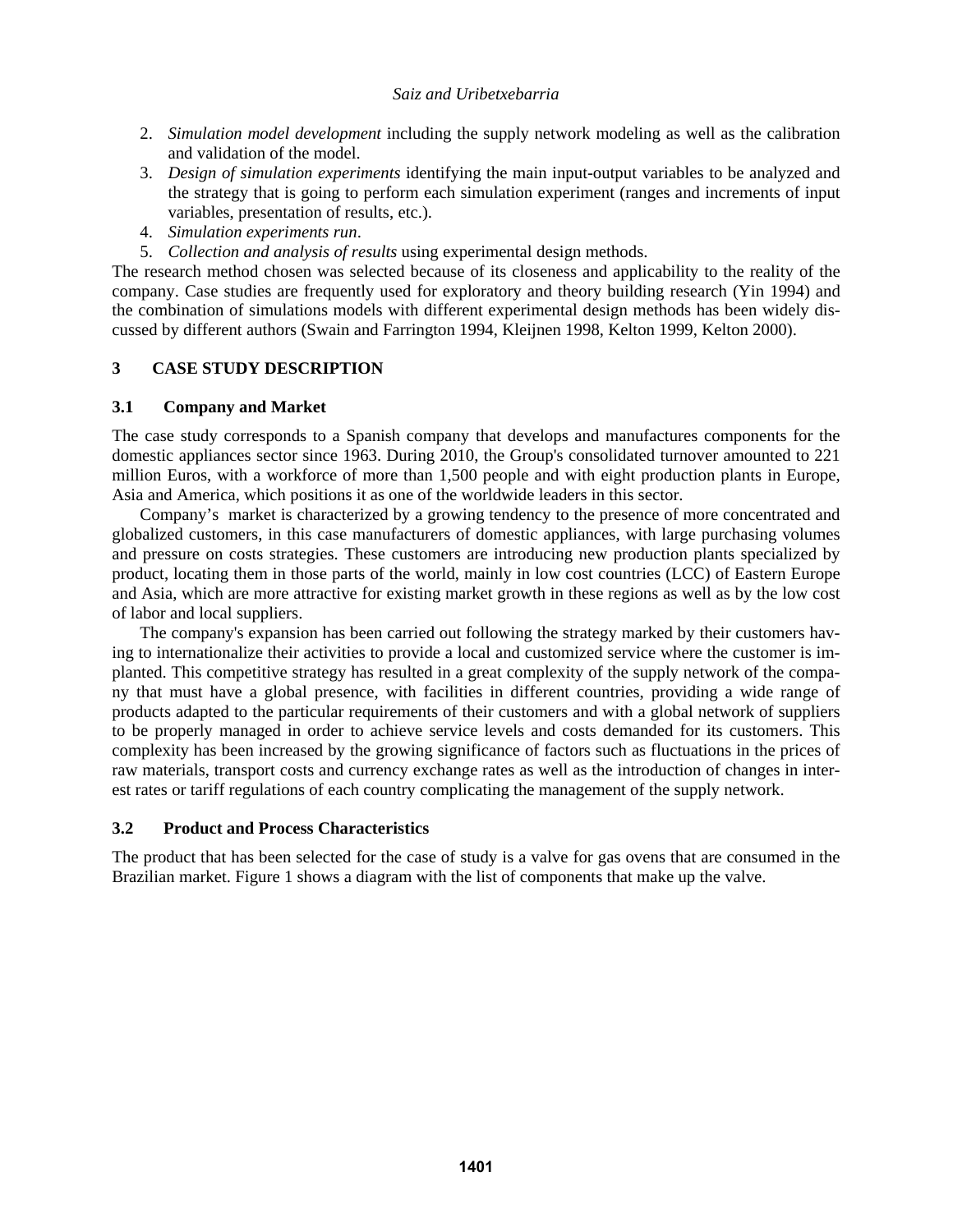

Figure 1: Breakdown drawing of the valve for gas ovens.

The gas valve is a simple product that has a single level of structure in which all components are unitary except the two screws. Components provided by different suppliers are assembled in specialized assembly lines, with a high level of automation and very low processing times.

# **3.3 Supply Network Configurations**

The selected valve is supplied to domestic appliance manufacturers operating in the Brazilian market according to the specifications and regulations in the country. To accomplish the supply of valves, the company considers two configuration alternatives of its supply network:

• *Configuration 1:* We see in Figure 2 that the valve assembly takes place in the Brazilian assembly plant of the company from which the finished product is served to customers.



Figure 2: Supply Network configuration 1.

In this configuration, the assembly plant of Brazil receives components from Brazilian suppliers and from plants that the company has in Spain and China. These two plants, in addition to manufacturing some components themselves, C9, C10 and C14 in the case of Spain and C1 in China, act as consolidation centers for European and Asian suppliers of the rest of components seeking to reduce shipping costs to Brazil.

 *Configuration 2:* The valve assembly is made at its plant of China, sending the finished product to the plant in Brazil where it is stored for later distribution to customers (see Figure 3). This alternative arises due to the fact that the plant in China is specialized in the manufacture of bodies and cones as well as the assembly of other valves for the Asian market.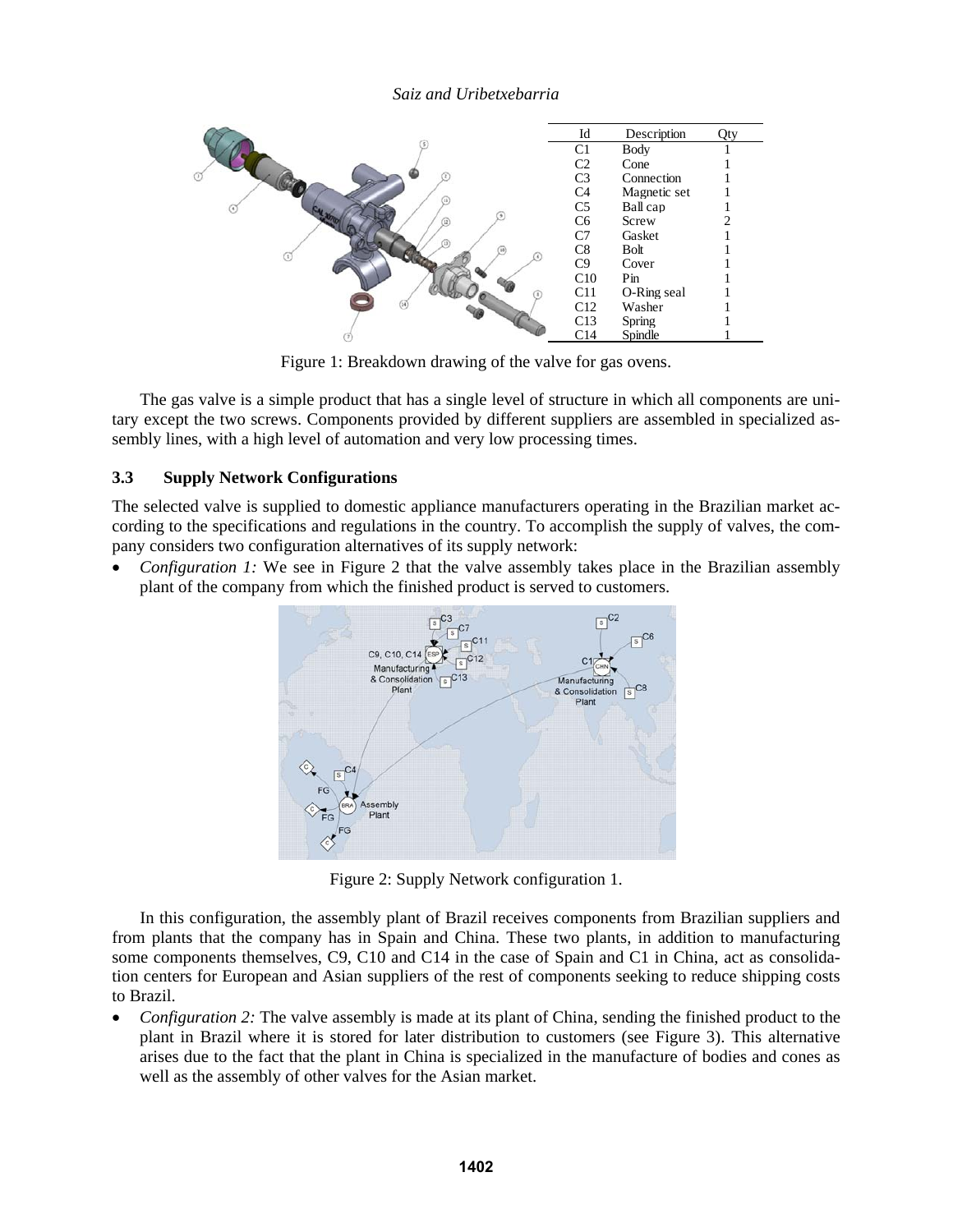

Figure 3: Supply Network configuration 2.

In this supply network configuration, the Spanish plant supplies to the plant in China components manufactured by itself (C9, C10 and C14) and consolidated from European suppliers (C3 and C4). This alternative requires a change of the Brazilian supplier of component C4 by an European supplier. Likewise, there are new Asian suppliers instead of European for components C7, C11, C12 and C13.

## **3.4 Research Problem**

The company considers the possibility of using both alternatives to supply the product to the Brazilian market. To facilitate decision-making needs to have additional information about the potential impact on business profitability the economic fluctuations that can occur when a company operates globally.

In particular, the company wants to know, for both supply network configurations, the impact on the product margin of the following factors:

- Fluctuation in currency exchange rate between the different countries involved in the supply of valves (Euro (EUR) / U.S. Dollar (USD) / Brazilian Real (BRL) / Chinese Yuan Renminbi (CNY)).
- Changes of tariff policies for imports of components and finished products to Brazil and China.

On the basis of a predefined scenario of demand according to the supply contracts that the company has agreed with their customers, a set of fluctuating scenarios for both factors will be analyzed to obtain conclusions and performance criteria possible allowing company decision makers to act more quickly and accurately.

# **4 SIMULATION MODEL DESCRIPTION**

The simulation model for the case study is built by customizing a generic simulator developed previously (Saiz et al. 2006). This simulator allows us to analyze the performance of a supply network as a result of the introduction of changes in demand, network topology, product and operations structures and inventory allocation, among others.

The construction of the simulator is started with the creation of the network topology that consists of "nodes" and "arcs". The nodes correspond to points of the supply network where activities occur: suppliers, manufacturing facilities and warehouses. The nodes are connected by arcs, through which information and materials flows takes place.

As we can see in Figure 4, the simulation model uses an architecture based on the collaboration of agents that interact according to a defined set of rules and generate the system's behavior.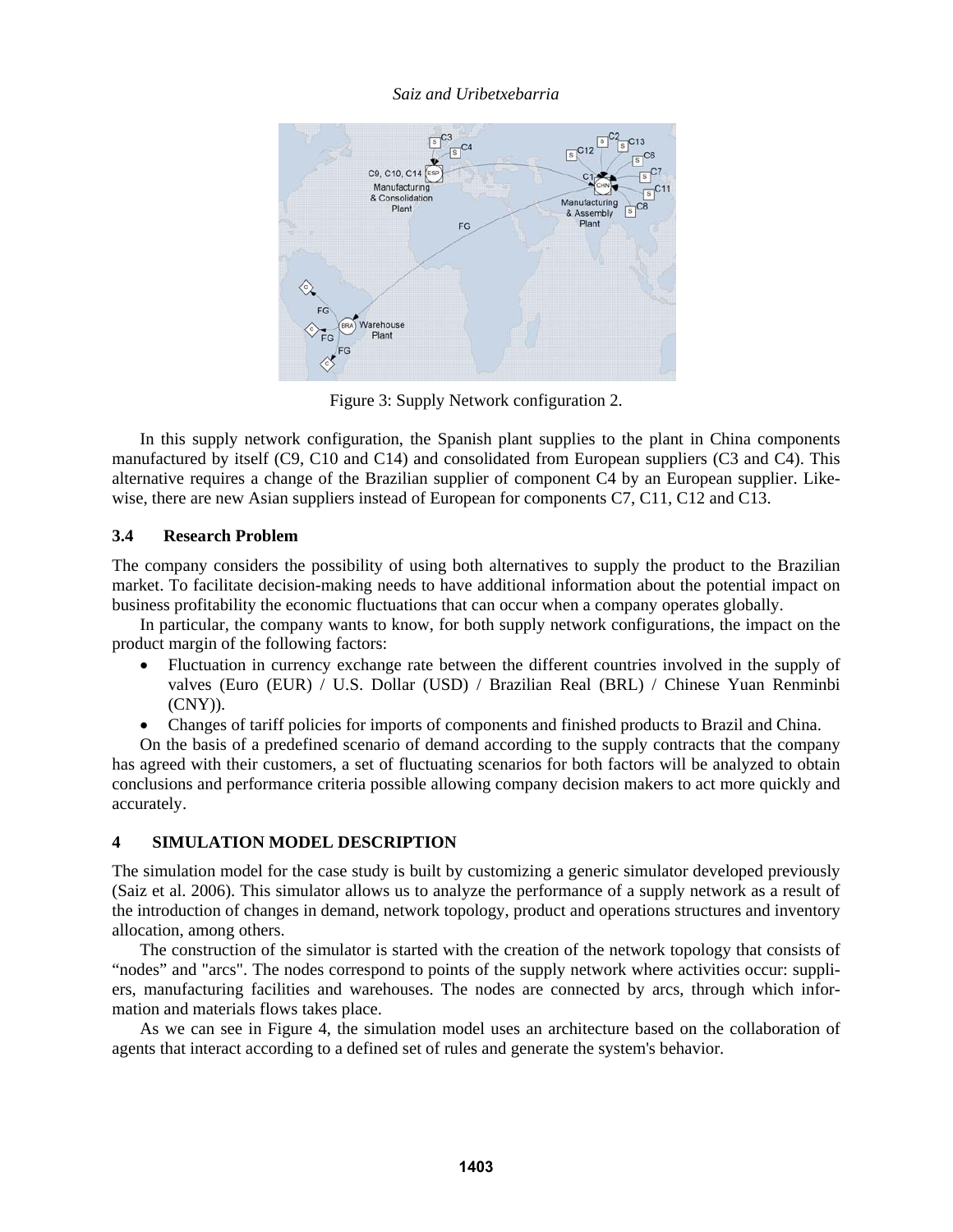*Saiz and Uribetxebarria* 



Figure 4: Agents collaboration chart.

The supply network management is centralized highlighting the role played by the so-called "*Coordinator Agent*" which has a global overview of the supply network deciding when and how it will be provided each customer order and supervising its execution from order arrival to delivery. Furthermore, this agent is responsible for updating the values of a set of KPIs: delivery time, assets utilization, inventory levels, product margins and different kind of costs (production, storage, freight, tariffs, etc.), that have been established to shows the results of simulations.

In addition to the *Coordinator Agent*, the simulation model has other agents that play different roles:

- "*Supply Chain Agent*" is the main agent that contains all the other network agents. These agents collaborate to enable the supply network to execute the process from receipt of a customer order until the customized product is delivered to the customer. This agent creates the network of agents and registers the performance indicators in a KPI structure.
- "*Market Agent*" contains the operating rules established for each market region, customer type and sales percentage according to product requirements. In this way, this agent characterizes the generation of customer orders.
- "*Sales Point Agent*" is the place at which customer orders are created in accordance with the rules defined with the *market agent*.
- Set of "*Plant Nodes Agents*" which make up the production nodes (suppliers, manufacturers, warehouses) that build the product from customer orders. The "Coordinator Agent" decides which plant nodes will be involved in each customer order execution establishing the corresponding instance of supply network for each one.
- "*Customer Order Agent*" is an internal agent of the coordinator agent which executes and supervises each customer order in accordance with the network instance selected by the coordinator agent to make each supply.
- Set of "*Items Agents*" to simulate the behavior of materials that make up the product with regard to replenishment strategies.

The set of activities performed by these agents is modeled based on discrete events using state diagrams (SD). Figure 5 shows the schema with the existing relationships between three agents of the simulation model and their corresponding SD.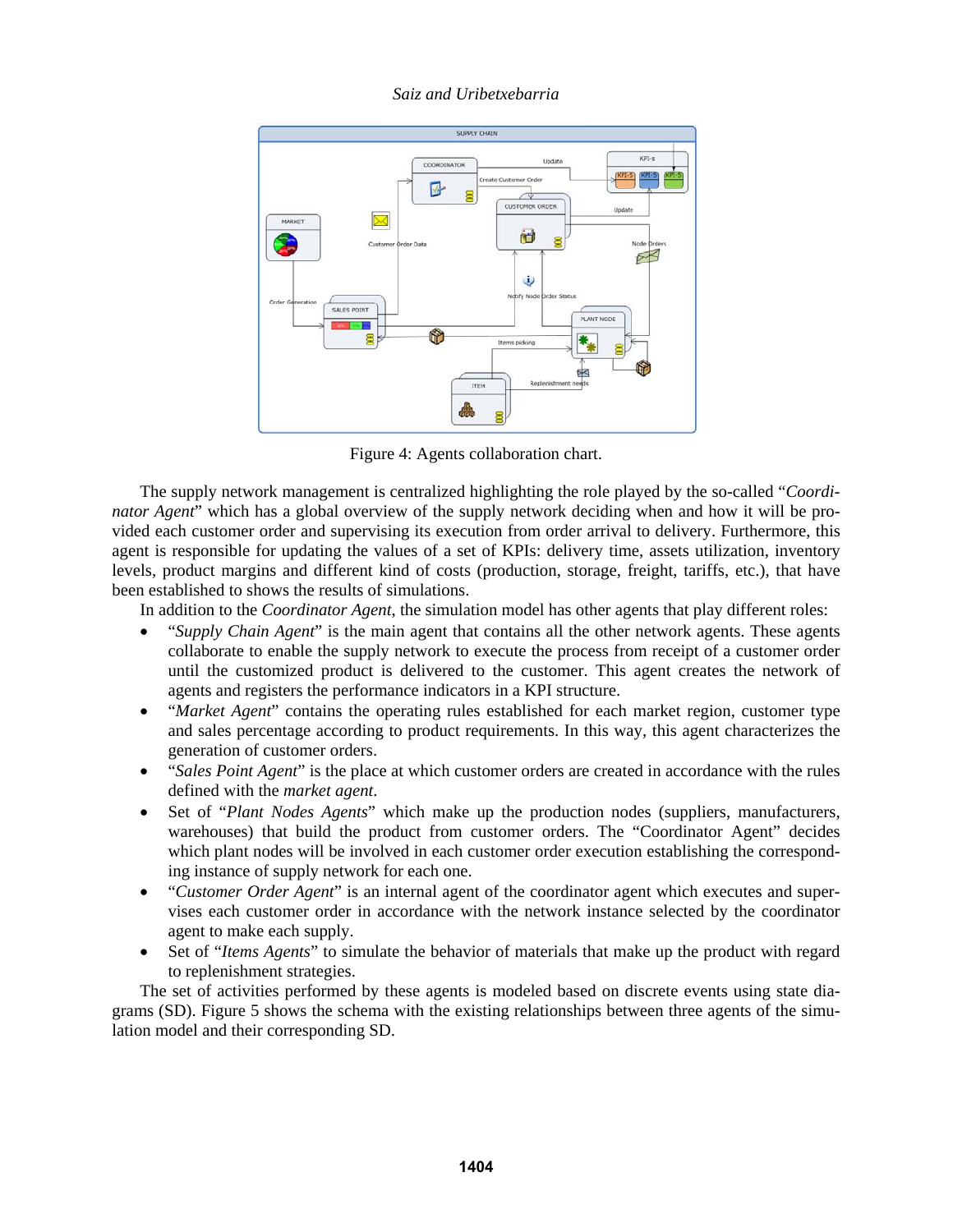

Figure 5: Simulation model agents and state diagrams scheme.

SD functionality belonging to each of the three referred agents is the following:

- "*Coordinator Agent*" has two major state diagrams: (i) *Strategy SD* which processes customer orders received and determines the strategy for managing these orders selecting the optimum market strategy, analyzing all the network alternatives and deciding which one best suits customer and company needs; and (ii) *Planning SD* which periodically plans and releases customers orders taking into account available capacity and delivery times of the supply network.
- "*Customer Order Agent*" has associated another state diagram called *Customer Order Execution SD* that generates all the supply network orders required for providing the items that are needed to fulfil the final customer order. It also performs regular follow-up of the customer order execution.
- "*Plan Node Agent*" has four state diagrams to manage raw materials and components from their procurement receipt until end product delivery: (i) *Customer Order Management SD* which, taking into account the selected manufacturing strategy (Make-To-Stock, Make-To-Order, Assembly-To-Order), places orders in queues for its manufacturing or queues for supplying end products from warehouses; (ii) *Production SD* which manages orders execution in the transformation workshop; (iii) *Shipment SD* that manages conditions for end products shipping; and (iv) *Stock Management SD* which manages materials inventory levels in warehouses*.*

As a result of the agents collaboration, information and materials flows are generated between them. The main flows take place between "*Plant Node Agents*". Each node sends orders and receives materials from their suppliers' nodes. At the same time, they receive orders and provide materials to their customer nodes. Information flows to send orders between nodes may have associated delays depending on the dynamic planning of each node.

In Figure 6, we see the UML sequence diagram showing the agents' interaction over time.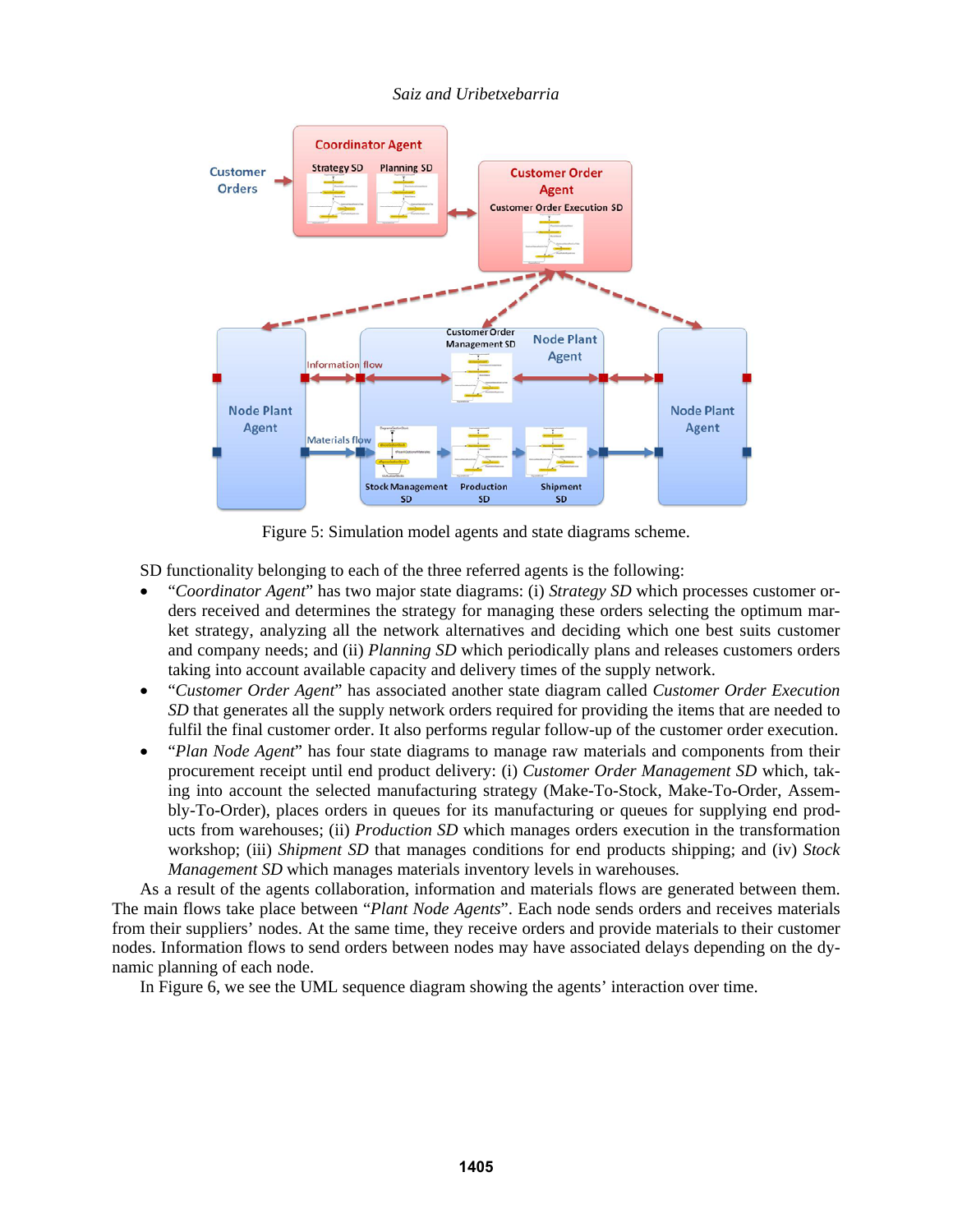

*Saiz and Uribetxebarria* 

Figure 6: Agents' interaction chart.

Material flows can have different degrees of complexity depending on the location of origin and destination nodes. In the case studied, these flows are complex taking into account different shipping modes regulated by international commercial terms (INCOTERMS), the different means of transport, exportimport tariffs and rates as well as costs and delivery times.

# **5 EXPERIMENTAL DESIGN AND OUTCOMES**

# **5.1 Experimental Design Description**

To perform the experiments, it have been considered as input variables (factors) the currency exchange rates and import tariffs for each of the two configurations of the supply network. Tables 1 and 2 show the range of variation of each factor indicating the minimum, current and maximum values as well as the incremental step of the range that determines the number of values (levels) considered for each factor.

| Factors                             | Min   | Current | Max  | Step | Levels |
|-------------------------------------|-------|---------|------|------|--------|
| Exchange rate EUR/BRL               | 2,25  | 2.40    | 2.55 | 0.15 |        |
| Exchange rate USD/BRL               | .50   | 1.82    | .90  | 0.10 |        |
| Brazilian Tariff (valve components) | $2\%$ | 14%     | 16%  | 2%   |        |

Table 1: Factors and levels for Supply Network Configuration 1: Valve assembly in Brazil.

Table 2: Factors and levels for Supply Network Configuration 2: Valve assembly in China.

| Factors                            | Min    | Current | Max               | Step | Levels |
|------------------------------------|--------|---------|-------------------|------|--------|
| Exchange rate EUR/USD              | l.25   | 1,35    | 1.50 <sub>1</sub> | 0.12 |        |
| Exchange rate USD/BRL              | . . 50 | 1.82    | .90               | 0.10 |        |
| Brazilian Tariff (finished valves) | 16%    | 18%     | 20%               | 2%   |        |

It is important to note that the U.S. Dollar (USD) has been taken as currency for China because commercial transactions inside the supply network are done in that currency. Also, the values corresponding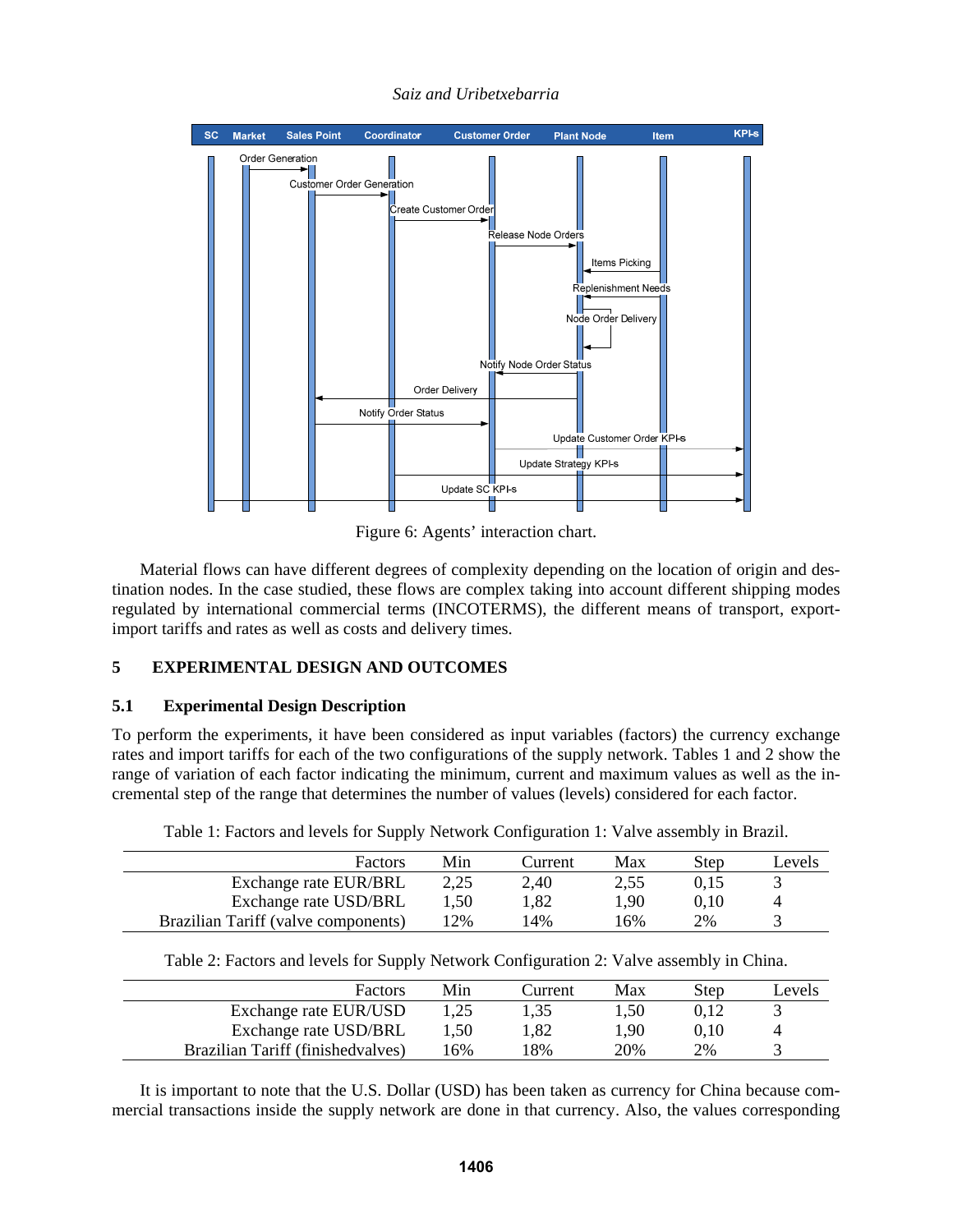to import tariffs in Brazil depending on whether the imported goods are components' valves or finished valves already assembled being higher in the latter case. This is a common formula to protect the country's industry promoting the accomplishment of value-added operations at home.

The experimental method used is a full factorial design of 72 (36  $+36$ ) experimental units resulting from combining the levels of the three factors for both supply network configurations. For each of the experimental units, several simulations with the same demand profile have been performed, taking as data for analysis the average value of the product margin generated as output variable.

#### **5.2 Outcomes**

The analysis of data generated by the experiments simulation has been carried out in two stages:

First, an analysis of variance (ANOVA) has been conducted as a method of contrast to know if a factor by itself or an interaction between factors affect the output variable. The confidence level employee has been 95% conforms to the level of statistical significance of 5% that is commonly used for this type of analysis. Tables 3 and 4 shows the ANOVA results for both configurations.

| Source of<br>Variation | Degrees of<br>Freedom | Sum of Squares<br>[Sequential] | Mean Squares<br>[Sequential] | F Ratio    | P Value  |
|------------------------|-----------------------|--------------------------------|------------------------------|------------|----------|
| Model                  | 23                    | 0.0137                         | 0.0006                       | $1,31E+05$ | 4,01E-29 |
| A:EUR/BRL              | 2                     | 0,0005                         | 0,0003                       | $5,86E+04$ | 1,15E-24 |
| <b>B:USD/BRL</b>       | 3                     | 0.0124                         | 0.0041                       | $9,03E+05$ | 2,21E-32 |
| C: Tariff              | 2                     | 0,0008                         | 0.0004                       | $9,14E+04$ | 8,02E-26 |
| $\bf AB$               | 6                     | 1,56E-08                       | 2,61E-09                     | 0,5714     | 0,7461   |
| AC.                    | $\overline{4}$        | 9,39E-08                       | 2,35E-08                     | 5,1429     | 0,012    |
| BC.                    | 6                     | 2,38E-06                       | 3,97E-07                     | 86.9286    | 3,48E-09 |
| Residual               | 12                    | 5,48E-08                       | 4,56E-09                     |            |          |
| Total                  | 35                    | 0,0137                         |                              |            |          |

Table 3: ANOVA results for Supply Network Configuration 1: Valve assembly in Brazil.

Table 4: ANOVA results for Supply Network Configuration 2: Valve assembly in China.

| Source of<br>Variation | Degrees of<br>Freedom | Sum of Squares<br>[Sequential] | Mean Squares<br>[Sequential] | F Ratio      | P Value  |
|------------------------|-----------------------|--------------------------------|------------------------------|--------------|----------|
| Model                  | 23                    | 0.0925                         | 0.004                        | $2.74E + 06$ | 4,74E-37 |
| A:EUR/BRL              | 2                     | 1,32E-05                       | 6,62E-06                     | 4514         | 5,47E-18 |
| <b>B:USD/BRL</b>       | 3                     | 0,0885                         | 0.0295                       | $2,01E+07$   | 1,82E-40 |
| C: Tariff              | 2                     | 0.004                          | 0.002                        | $1,36E+06$   | 7,28E-33 |
| AB                     | 6                     | 8,80E-08                       | 1,47E-08                     | 10           | 0,0004   |
| AC                     | $\overline{4}$        | 5,87E-09                       | 1,47E-09                     |              | 0.4449   |
| BC.                    | 6                     | 1,57E-05                       | 2,61E-06                     | 1782         | 5,55E-17 |
| Residual               | 12                    | 1,76E-08                       | 1,47E-09                     |              |          |
| Total                  | 35                    | 0.0925                         |                              |              |          |

Values displayed in the two tables show that, for both configurations, the exchange rate USD/BRL is the factor that most affects the product margin because it has a P Value much smaller than other factors. To a lesser extent, import tariffs is another relevant factor when the valve is assembled in China.

Second, the effect of relevant factors and interactions on the output variables has been analyzed. This can be done by means of effect graphics in which factor values are plotted on the X axis and product margin percentages on the Y axis. Solid line shows the results for the valve assembly in Brazil and the dashed line for the valve assembly in China.

Figure 7 shows how the increase in the exchange rate EUR/BRL mainly affects the configuration 1 (valve assembly in Brazil) because more product components are provided from European suppliers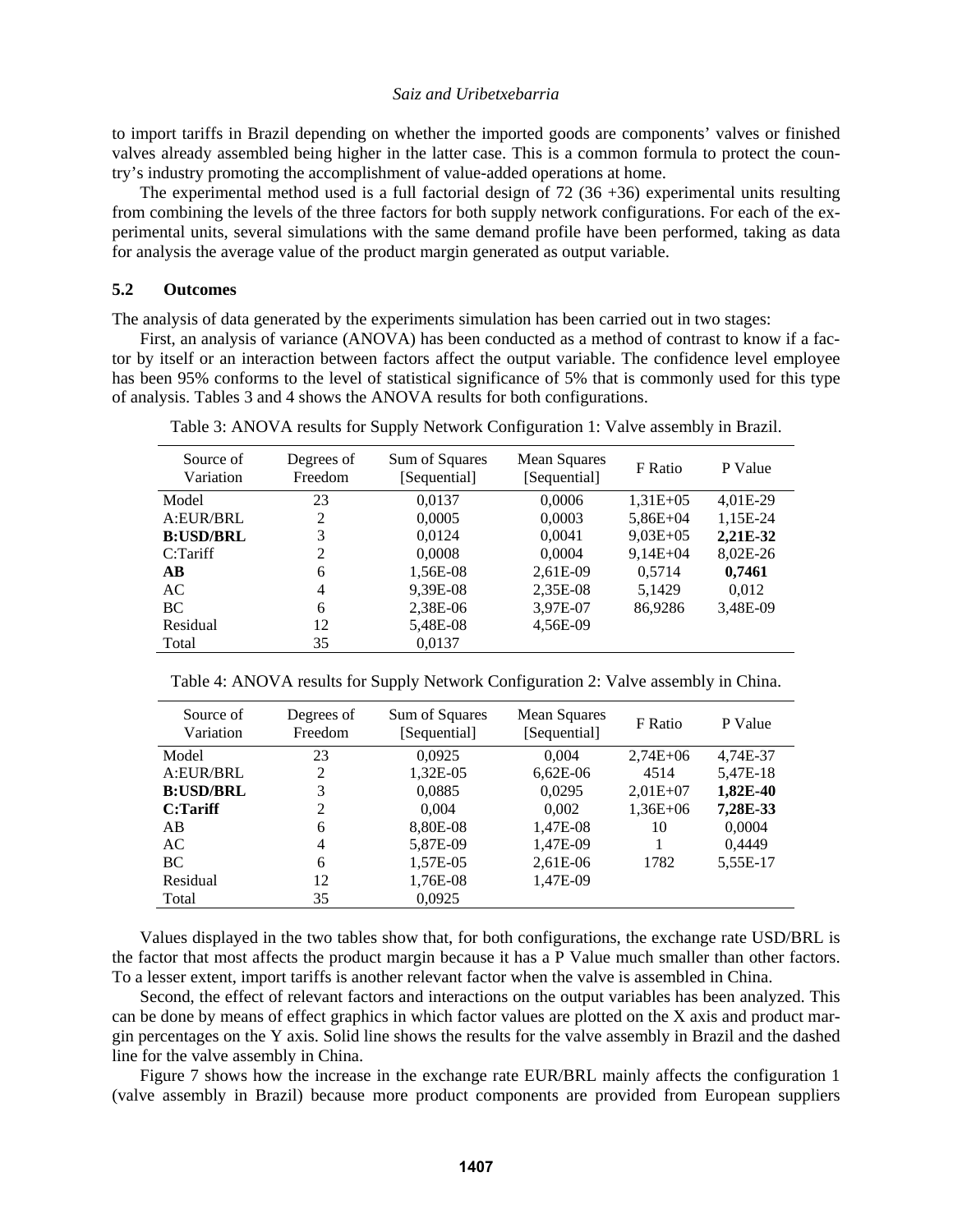which operates in Euros. When the valve is assembled in China, this factor does not have influence. It should be emphasized that the product margin is higher when the valves are assembled in Brazil having to increase significantly the exchange rate, well above 2.6, so that the option of assembling in China generate greater product margin.

As indicated above, the exchange rate USD/BRL is the factor that most affects the product margin of the two configurations of the supply network. This can be clearly seen in Figure 8. When the valve is assembled in Brazil, there is a significant reduction in the margin when the exchange rate raises due to components supplied from China (body and cone) are the most expensive of the valve. This reduction is even more pronounced when the valve is assembled in China reaching 15%. For the same increase in the exchange rate USD/BRL, the alternative of assembling in Brazil produces lower margin reduction. Only in the event that the exchange rate is low, the option of assembling in China becomes a possible alternative.



Figure 7: Effect plot of exchange rate EUR/BR

RL. Figure 8: Effect plot of exchange rate USD/BRL.

With respect to the last factor, Figure 9 shows that the effect of import tariffs on the product margin is much more significant when the valves are assembled in China due to higher tariffs on the import of finished products. For a same increase in import tariffs, the reduction in the product margin when the assembly is made in China is more than twice higher compared to assembly in Brazil.



Figure 9: Effect plot of Import Tariffs in Brazil.

Finally, the interactions between factors have been considered concluding that the interaction is minimal and does not influence the experimental results.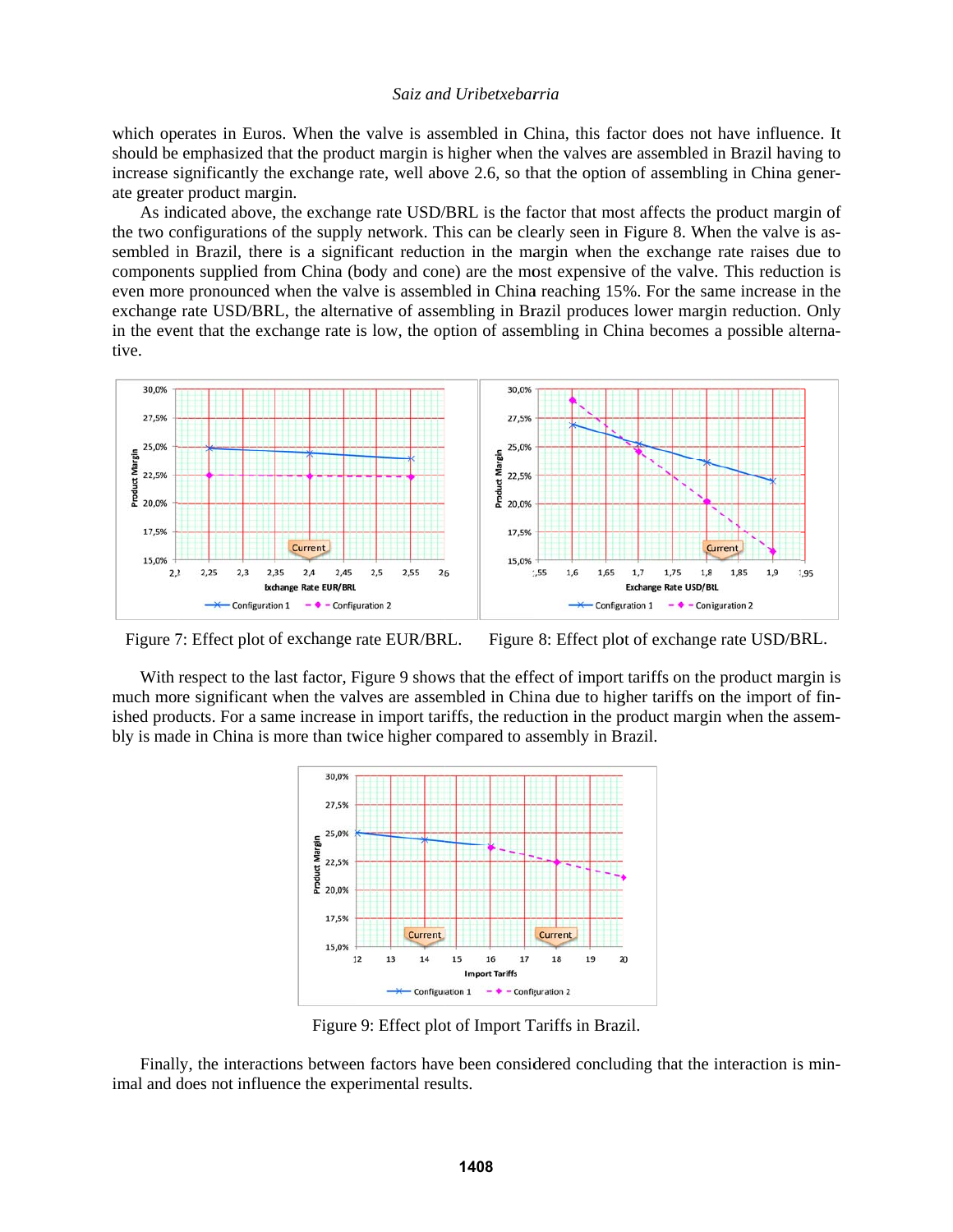### **6 CONCLUSIONS**

From the experimental outcomes, it can be stated that the configuration of the supply network more interesting for the company in the current scenario is to perform the valve assembly in Brazil. This situation could change in the event of there being a strong appreciation of the Brazilian currency against the U.S. Dollar with an exchange rate USD/BRL less than 1.65. In this case, it should be compared the margin improvement generated against the margin reduction caused by the effect of exchange rate EUR/BRL and the resulting higher import tariffs of assembling valves in China. Observing the evolution of economic indicators is not expected a substantial increase in the exchange rate EUR/BRL so this factor is on the side of the Brazilian option. On the contrary, it seems that there is a trend to reduce import tariffs on Brazil which would increase the possibilities of valves assembly in China.

Obviously, for strategic decision making of this kind, the company must take into account other factors such as the evolution of the demand in the Brazilian market and the evolution of the productions costs in each of the countries involves in the supply network. For example, a significant decrease in the Brazilian demand can make that structural costs of the assembly plant in Brazil penalize heavily its profitability because this plant only supplied valves to the Brazilian market. On the contrary, this effect in the Chinese plant is much lower since supplies components to other plants of the supply network of the company and different finished products to other markets.

Case study results have enabled the company to have a new insight into the impact of currency exchange rates and tariffs on how to deliver products in a global competitive scenario. The complexity associated with these strategic decisions make that analysis as performed provide valuable information to decision makers. Combining this analysis with other similar belonging to different scenarios as, for example, variations in demand in specific market regions or products, in logistics costs resulting from changes in energy prices or in production costs of countries involved in the global supply network will allow companies to improve their ability to adapt quickly and efficiently its supply network to each specific market scenario.

As main conclusion of the study, it can be stated that the joint use of simulation and experimental design techniques can make companies more aware of the benefits and risks associated to strategic decision making related to the design of supply networks. By providing a systematic quantitative and objective evaluation of the outcomes resulting from simulating different scenarios of uncertainty enables the identification, assessment and prioritization of main factors affecting the results of the company.

### **ACKNOWLEDGMENTS**

The research leading to these results has received funding from the European Community's Seventh Framework Programme (FP7/2007-2013) under grant agreement n° NMP2-SL-2009- 229333.

## **REFERENCES**

- Bagchi, S., S. Buckley, M. Ettl, and G. Lin. 1998. "Experience using the IBM supply chain simulator." In: *Proceedings of the 1998 Winter Simulation Conference*, Edited by D. J. Medeiros, E. F. Watson, J. S. Carson and M. S. Manivannan, 1387-1394. Piscataway, New Jersey: Institute of Electrical and Electronics Engineers, Inc.
- Canel, C., and B. M. Khumawala. 1996. "A mixed-integer programming approach for the international facilities location problem." *International Journal of Operations & Production Management* 16:49– 68.
- Chang, Y., and H. Makatsoris. 2001. "Supply chain modelling using simulation." *International Journal of Simulation* 2(1):24-30
- Chopra, S., and P. Meindl. 2004. *Supply Chain Management: Strategy, Planning and Operations*. 2nd ed. Prentice Hall, Upper Saddle River, NJ.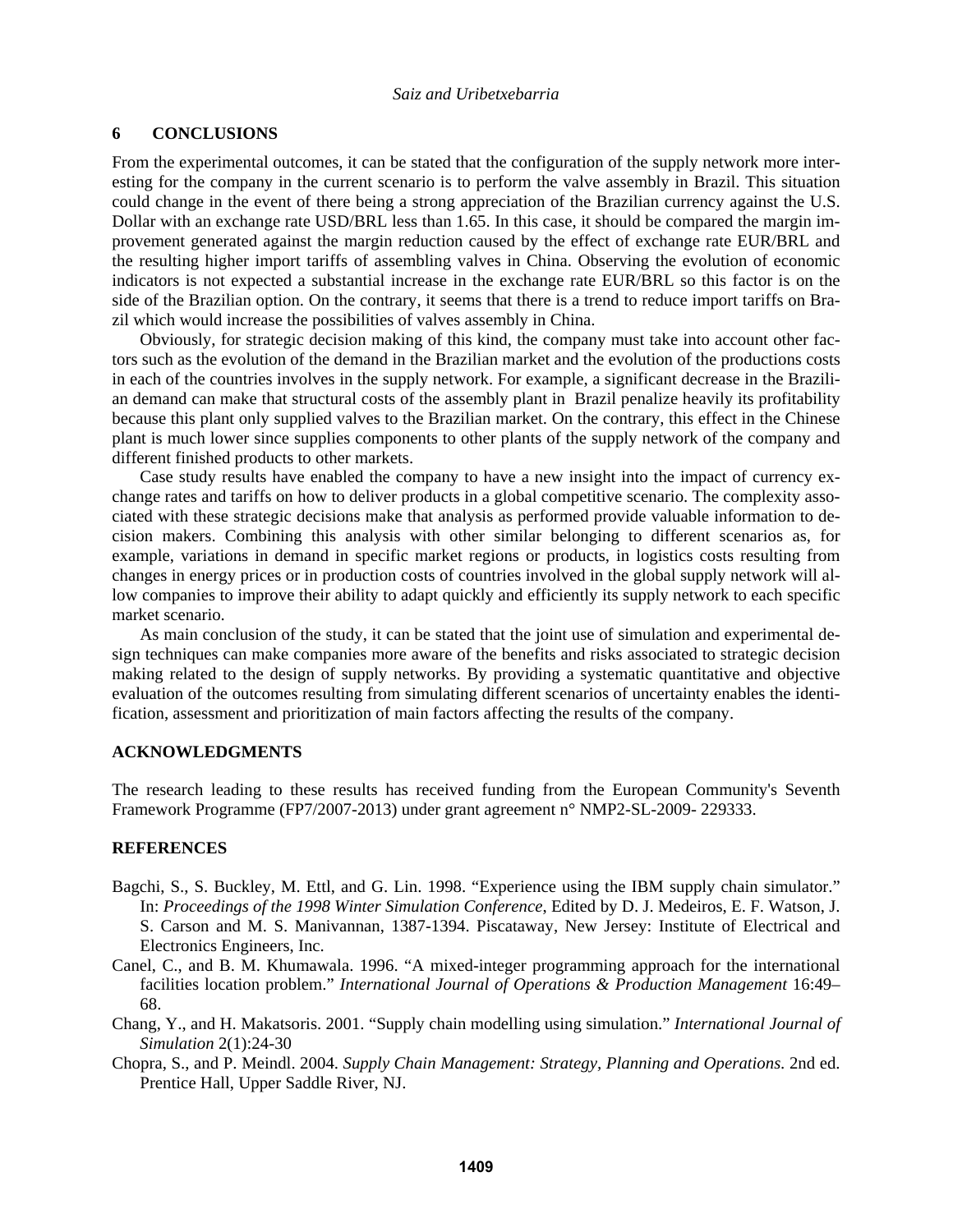- Cohen, M.A., and H. L. Lee. 1989. "Resource deployment analysis of global manufacturing and distribution networks." *Journal of Manufacturing and Operations Management* 2:81-104.
- Ferdows, K. 1997. "Making the most of foreign factories." *Harvard Business Review* 75:73-88.
- Haug, P. 1992. "An international location and production transfer model for high technology multinational enterprises." *International Journal of Production Research* 30:559-572.
- Integrated Manufacturing Technology Initiative (IMTI). 2000. *Modelling and Simulation Roadmap*. http://www.imti.net.
- Kelton, W. D. 1999. "Designing simulation experiments." In *Proceedings of the 1999 Winter Simulation Conference*, Edited by P. A. Farrington, H.B. Nembhard, D.T. Sturrock, and G.W. Evans, 33-38. Institute of Electrical and Electronics Engineers, Piscataway, New Jersey.
- Kelton, W. D. 2000. "Experimental Design for Simulation." In *Proceedings of the 2000 Winter Simulation Conference*, Edited by J. A. Joines, R. R. Barton, K. Kang, and P. A. Fishwick, 32-38. Piscataway, New Jersey: Institute of Electrical and Electronics Engineers, Inc.
- Kleijnen, J.P.C. 1998. "Experimental design for sensitivity analysis, optimization, and validation of simulation models." In *Handbook of simulation*, Edited by J. Banks, 173-223. New York: John Wiley.
- Lowe, T.J., R. E. Wendell, and G. Hu. 2002. "Screening location strategies to reduce exchange rate risk." *European Journal of Operational Research* 136:573–590.
- MacCormack, A. D., L. J. I. Newmann, and D. B. Rosenfield. 1994. "The new dynamics of global manufacturing site location." *Sloan Management Review* 35:69-84.
- Meixell, M. J., and V. B. Gargeya. 2005. "Global supply chain design: A literature review and critique." *Transportation Research Part E* 41:531-550.
- Petrovic, D. 2001. "Simulation of supply chain behaviour and performance in an uncertain environment." *International Journal of Production Economics* 71:429-438.
- Phelps, R. A., D. J. Parsons, and A. J. Siprelle. 2001. "SDI supply chain builder: simulation from atoms to the enterprise." In: *Proceedings of the 2001 Winter Simulation Conference*, Edited by B. A. Peters, J. S. Smith, D. J. Medeiros, and M. W. Rohrer, 246-249. Piscataway, New Jersey: Institute of Electrical and Electronics Engineers, Inc.
- Ritchie-Dunham, J., D. J. Morrice, J. E. Scott, and E. G. Anderson. 2000. "A strategic supply chain simulation model." In: *Proceedings of the 2000 Winter Simulation Conference*, Edited by J. A. Joines, R. R. Barton , K. Kang, and P. A. Fishwick, 1260-1264. Piscataway, New Jersey: Institute of Electrical and Electronics Engineers, Inc.
- Saiz E., E. Castellano , J. M. Besga, I. Zugasti, and F. Eizaguirre. 2006. "Global and Flexible Supply Networks Modelling and Simulation". In: *Operations and Technology Management II: Complexity Management in Supply Chains. Concepts, Tools and Methods*, Edited by T. Blecker, and W. Kersten W, Series on Operations and Technology Management 2: 161-188. Berlin: Erich Schmidt Verlag.
- Siprelle, A. J., D. Parsons, and R. A. Phelps. 1999. "SDI Industry Pro: simulation for enterprise wide problem solving." In: *Proceedings of the 1999 Winter Simulation Conference*, Edited by P. A. Farrington, H. B. Nembhard, D. T. Sturrock, and G. W. Evans, 241-248. Piscataway, New Jersey: Institute of Electrical and Electronics Engineers, Inc.
- Swain, J. J., and P. A. Farrington. 1994. "Designing simulation experiments for evaluating manufacturing systems." In *Proceedings of the 1994 Winter Simulation Conference*, Edited by J. D. Tew, M. S. Manivannan, D. A. Sadowski, and A. F. Seila, 69-76. Piscataway, New Jersey: Institute of Electrical and Electronics Engineers, Inc.
- Vidal, C.J., and M. Goetschalckx. 2001. "A global supply chain model with transfer pricing and transportation cost allocation." *European Journal of Operational Research* 129:134-158.
- Yin, R. 1994. *Case study research: Design and methods*. 2nd ed. Beverly Hills, CA: Sage Publishing.
- Zhang, J., I. Hunt, and C. O'Connor. 1998. "Simulating and modeling supply chain activities in the food industry." http://www.cimru.nuigalway.ie.